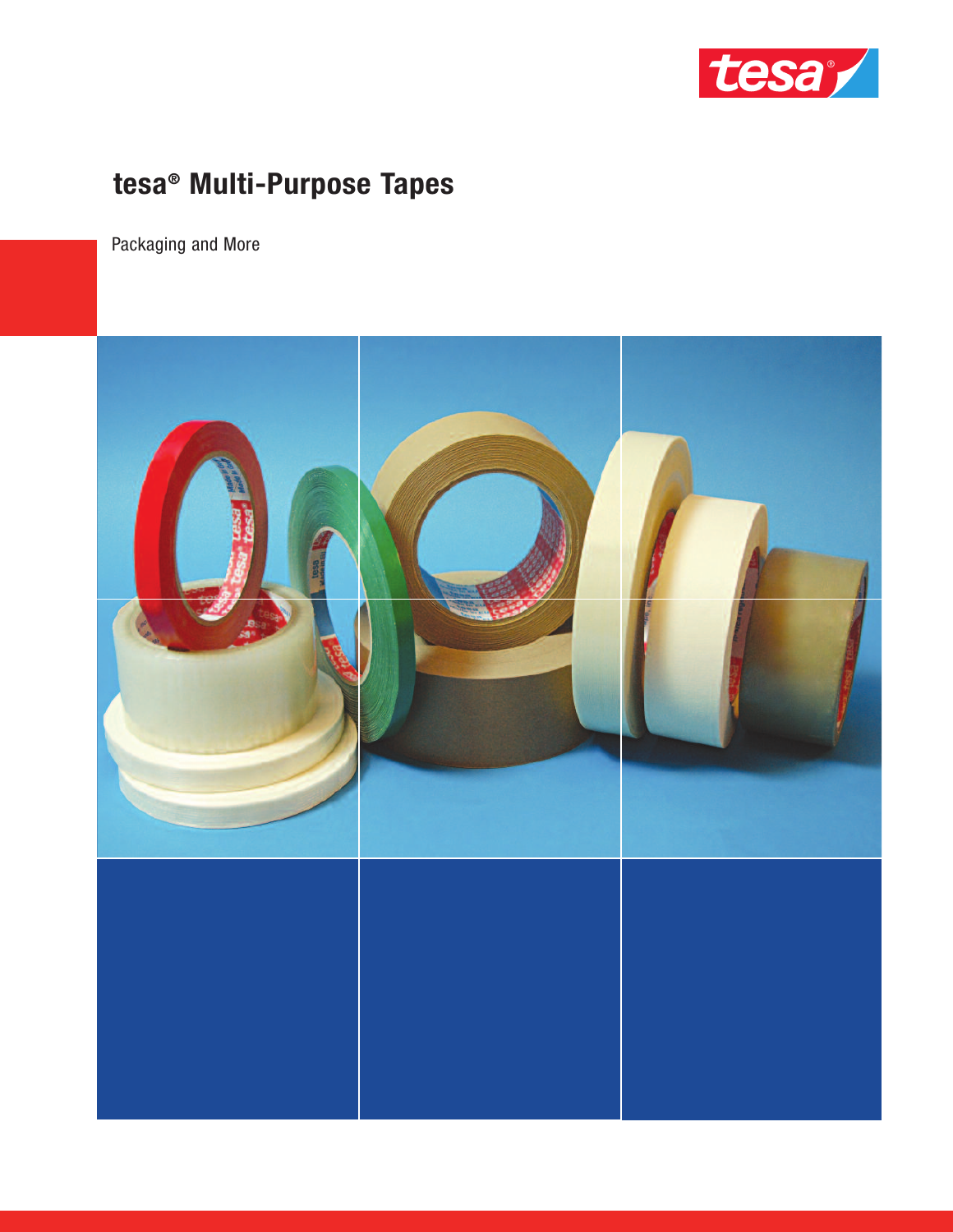# **Performance You Can Trust**

#### **tesa® General-Purpose Tensilized Polypropylene (TPP) Tape**

For loads that require higher strength than carton sealing tape, and greater elongation and conformability than filament tape, tesa produces a variety of general-purpose TPP strapping tapes.

#### **Features:**

- General to mid-range tensile strength
- Excellent elongation ■ High bond to corrugated and
- other surfaces ■ Conformability
- 

#### **Applications:**

- Closing cartons
- Bundling
- Palletizing
- Reinforcing
- "L" and "C" clipping

For applications that require extreme tensile strength, adhesion to low surface energy substrates, or residue-free removability, **consult the tesa® TPP Assortment Brochure.**

tesa offers a variety of options in carton sealing tapes to ensure a formidable product solution for every carton sealing application. Choosing the right backing and the right adhesive system will determine the tape's performance, so it is essential to correctly match the product to the application.





#### **UPVC (Unplasticized Polyvinyl Chloride)**

**NOPI ™4090 NOPI ™4091 NOPI ™4092 tesa® 4224**

- Medium to heavy-duty packaging
- Good conformability
- Quiet release
- Printable
- Natural rubber adhesive
- 
- High adhesion
- Low unwind
- SIS\* rubber adhesive

- Shock resistant
- Hand tearable
- High-quality appearance
- Low elongation/high tensile strength
- \*SIS styrene-isoprene-styrene

## **tesa® General-Purpose Products**

### **tesa® 60760 – Vinyl Aisle Marking Tape**

- Floor and lane marking
- Color coding of equipment and devices
- Safety coding of potentially hazardous areas
- Bundling parts for transportation and storage

#### **tesa® 4101 – Cellophane Tape**

- General-purpose office use
- Mending, binding, edge taping, and reinforcing
- Light-duty box sealing and packaging
- Suitable for splicing a wide variety of paper, paper board, and plastic film

### **tesa® 4204 – Bag Sealing Tape**

- Produce bundling
- Bag sealing
- Nick resistant
	- -
		-

### **BOPP (Biaxially-oriented Polypropylene)**

- Light to medium-duty packaging
- 
- -

#### **Paper**

- 
- 
- 
- 
- 

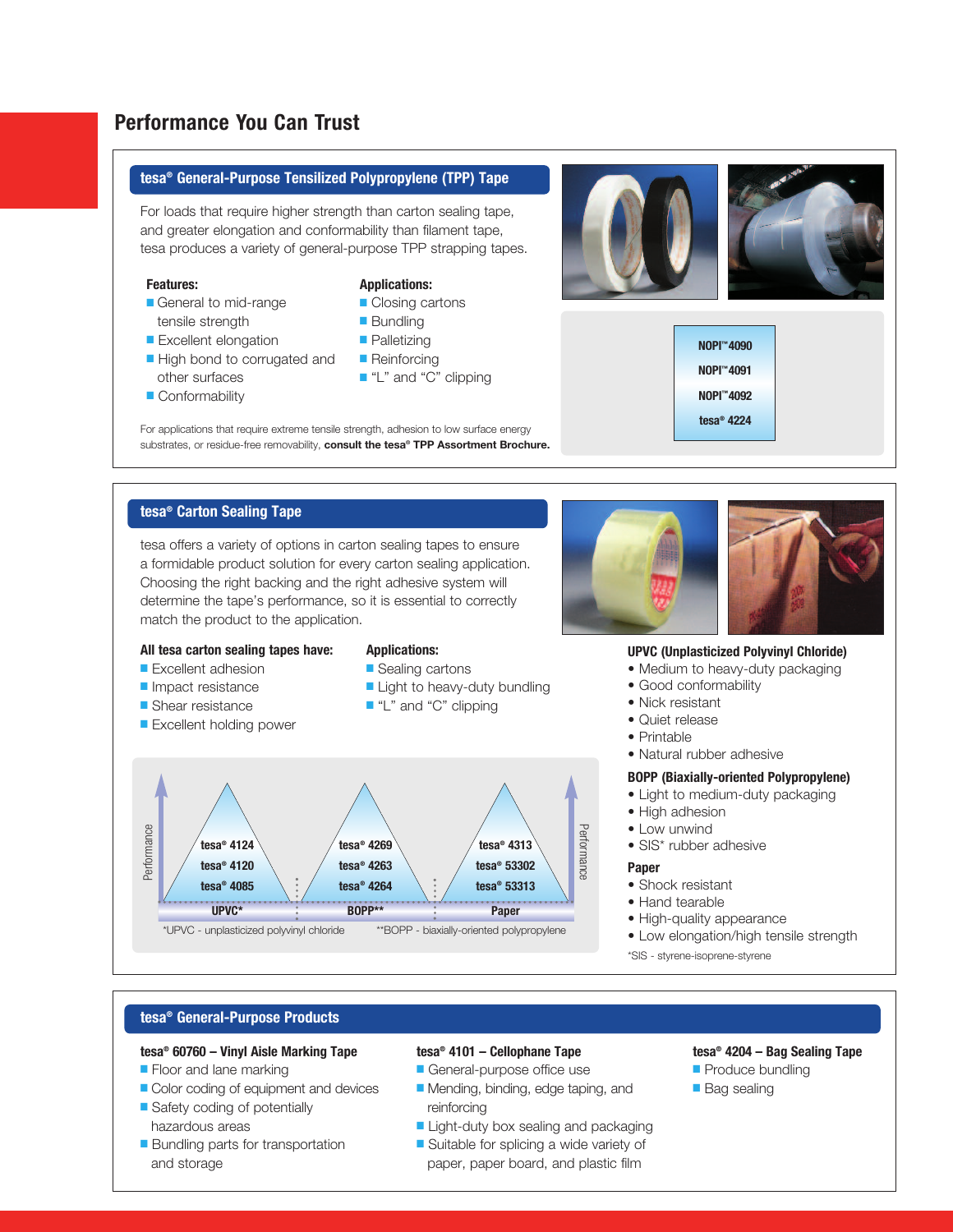

#### **tesa® Filament Tape**

For heavy-duty packaging applications where higher strength is required, tesa offers a full line of filament tapes.

#### **Filament properties:**

- High tensile strength
- Good tear resistance
- High bonding

#### **Applications:**

- Bundling heavy goods
- Securing coils
- Palletizing
- Sealing cartons
- "L" and "C" clipping
- Reinforcement



#### **tesa® General-Purpose Masking Tape**

tesa offers a line of paper masking products in varying degrees of thicknesses and adhesion levels.

#### **Features:**

- Creped paper backing
- Natural rubber adhesive
- Hand tearable
- Excellent conformability
- Good paint anchorage
- Residue-free removal

# **Applications:**

- Bundling
- Packaging and closing
- Paint masking
- Holding
- Light-duty surface protection

For specialty masking applications involving extreme temperatures or high abrasion, **consult the tesa® Specialty Tapes Catalog.**



### **tesa® Duct Tape**

tesa offers a line of cloth tapes for applications that require excellent adhesion and durability.

#### **Features:**

- Aggressive natural rubber adhesive
- Adhesion to rough surfaces
- Hand tearable
- Polyethylene-coated cloth backing

# **Applications:**

- Packaging
- Bundling
- Holding
- Repairing ■ Sealing

For specialty cloth applications involving extreme temperatures, UV (ultraviolet) resistance, or printability, **consult the tesa® Cloth Tape Assortment Brochure.**